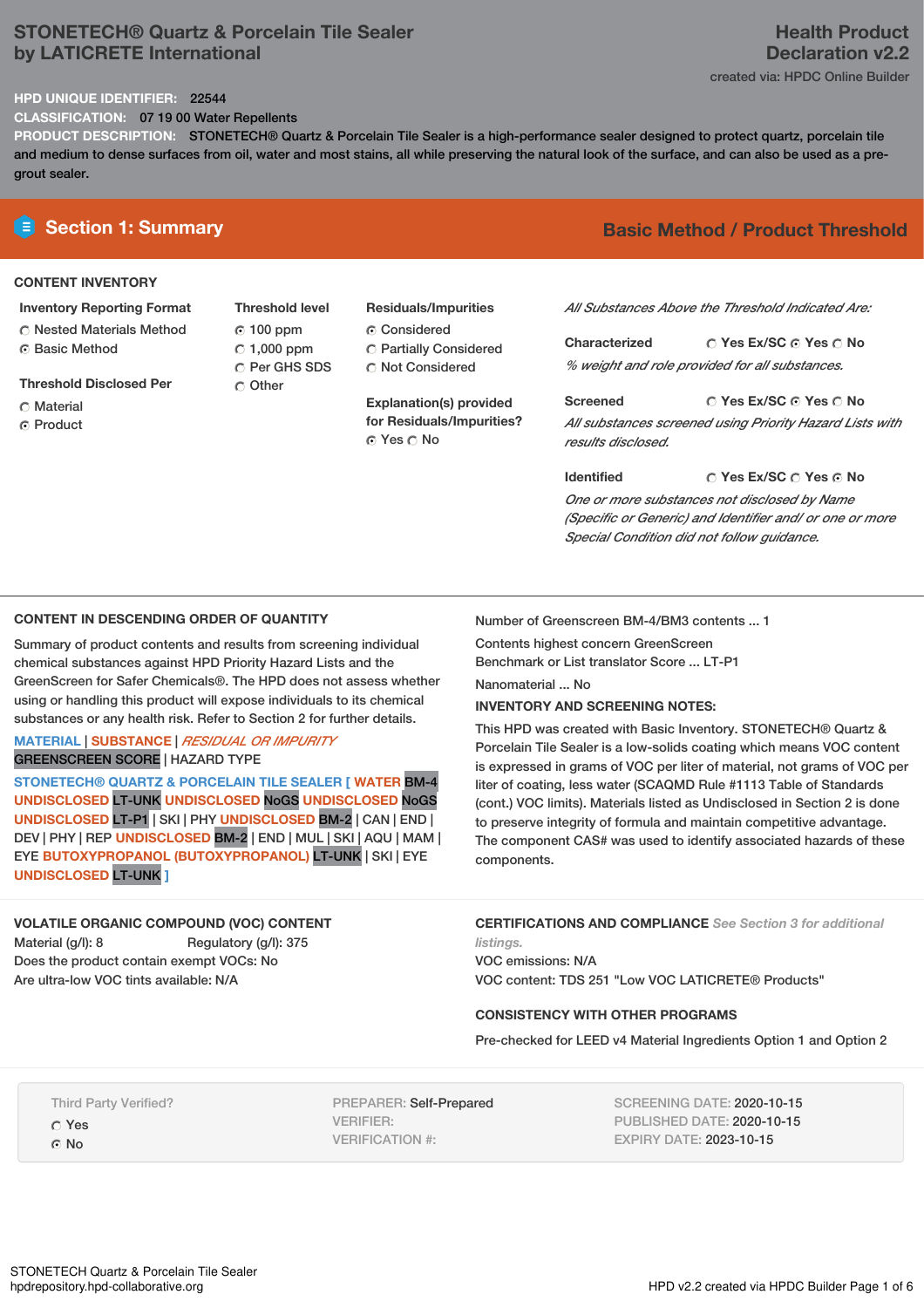This section lists contents in a product based on specific threshold(s) and reports detailed health information including hazards. This HPD uses the *inventory method indicated above, which is one of three possible methods:*

- *Basic Inventory method with Product-level threshold.*
- *Nested Material Inventory method with Product-level threshold*
- *Nested Material Inventory method with individual Material-level thresholds*

Definitions and requirements for the three inventory methods and requirements for each data field can be found in the HPD Open Standard version *2.2, available on the HPDC website at: [www.hpd-collaborative.org/hpd-2-2-standard](https://www.hpd-collaborative.org/hpd-2-2-standard)*

| STONETECH® QUARTZ & PORCELAIN TILE SEALER |                                                                                                                                                                                                                                                                    |                                                |                                   |                                                |               |
|-------------------------------------------|--------------------------------------------------------------------------------------------------------------------------------------------------------------------------------------------------------------------------------------------------------------------|------------------------------------------------|-----------------------------------|------------------------------------------------|---------------|
| PRODUCT THRESHOLD: 100 ppm                |                                                                                                                                                                                                                                                                    |                                                |                                   | RESIDUALS AND IMPURITIES CONSIDERED: Yes       |               |
| potentially greater than 100 ppm.         | RESIDUALS AND IMPURITIES NOTES: Residuals and impurities are measured by quantitative methods and are only displayed when they are                                                                                                                                 |                                                |                                   |                                                |               |
|                                           | OTHER PRODUCT NOTES: See SDS at www.laticrete.com for occupational exposure information.                                                                                                                                                                           |                                                |                                   |                                                |               |
| <b>WATER</b>                              |                                                                                                                                                                                                                                                                    |                                                |                                   |                                                | ID: 7732-18-5 |
|                                           | HAZARD SCREENING METHOD: Pharos Chemical and Materials Library                                                                                                                                                                                                     | HAZARD SCREENING DATE: 2020-10-15              |                                   |                                                |               |
| $\%$ : 90.0000 - 98.0000                  | <b>GS: BM-4</b>                                                                                                                                                                                                                                                    | RC: None                                       | NANO: No                          | <b>SUBSTANCE ROLE: Diluent</b>                 |               |
| <b>HAZARD TYPE</b>                        | <b>AGENCY AND LIST TITLES</b>                                                                                                                                                                                                                                      | <b>WARNINGS</b>                                |                                   |                                                |               |
| None found                                |                                                                                                                                                                                                                                                                    | No warnings found on HPD Priority Hazard Lists |                                   |                                                |               |
|                                           | SUBSTANCE NOTES: The amount of this component may vary based on the plant of manufacture.                                                                                                                                                                          |                                                |                                   |                                                |               |
|                                           |                                                                                                                                                                                                                                                                    |                                                |                                   |                                                |               |
| <b>UNDISCLOSED</b>                        |                                                                                                                                                                                                                                                                    |                                                |                                   |                                                |               |
|                                           | HAZARD SCREENING METHOD: Pharos Chemical and Materials Library                                                                                                                                                                                                     |                                                | HAZARD SCREENING DATE: 2020-10-15 |                                                |               |
| %: $1.0000 - 4.0000$                      | <b>GS: LT-UNK</b>                                                                                                                                                                                                                                                  | <b>RC: None</b>                                | NANO: No                          | <b>SUBSTANCE ROLE: Coating</b>                 |               |
| <b>HAZARD TYPE</b>                        | <b>AGENCY AND LIST TITLES</b>                                                                                                                                                                                                                                      | <b>WARNINGS</b>                                |                                   |                                                |               |
| None found                                |                                                                                                                                                                                                                                                                    | No warnings found on HPD Priority Hazard Lists |                                   |                                                |               |
|                                           | SUBSTANCE NOTES: The amount of this component may vary based on the plant of manufacture. This product is shown as undisclosed to                                                                                                                                  |                                                |                                   |                                                |               |
|                                           | preserve integrity of formula and maintain competitive advantage. The component CAS# was used to identify associated hazards.                                                                                                                                      |                                                |                                   |                                                |               |
|                                           |                                                                                                                                                                                                                                                                    |                                                |                                   |                                                |               |
| <b>UNDISCLOSED</b>                        |                                                                                                                                                                                                                                                                    |                                                |                                   |                                                |               |
|                                           | HAZARD SCREENING METHOD: Pharos Chemical and Materials Library                                                                                                                                                                                                     |                                                | HAZARD SCREENING DATE: 2020-10-15 |                                                |               |
| %: $0.1000 - 0.2000$                      | <b>GS: NoGS</b>                                                                                                                                                                                                                                                    | <b>RC: None</b>                                | NANO: No                          | <b>SUBSTANCE ROLE: Surfactant</b>              |               |
| <b>HAZARD TYPE</b>                        | <b>AGENCY AND LIST TITLES</b>                                                                                                                                                                                                                                      | <b>WARNINGS</b>                                |                                   |                                                |               |
| None found                                |                                                                                                                                                                                                                                                                    |                                                |                                   | No warnings found on HPD Priority Hazard Lists |               |
|                                           | SUBSTANCE NOTES: The amount of this component may vary based on the plant of manufacture. This product is shown as undisclosed to<br>preserve integrity of formula and maintain competitive advantage. The component CAS# was used to identify associated hazards. |                                                |                                   |                                                |               |
| <b>UNDISCLOSED</b>                        |                                                                                                                                                                                                                                                                    |                                                |                                   |                                                |               |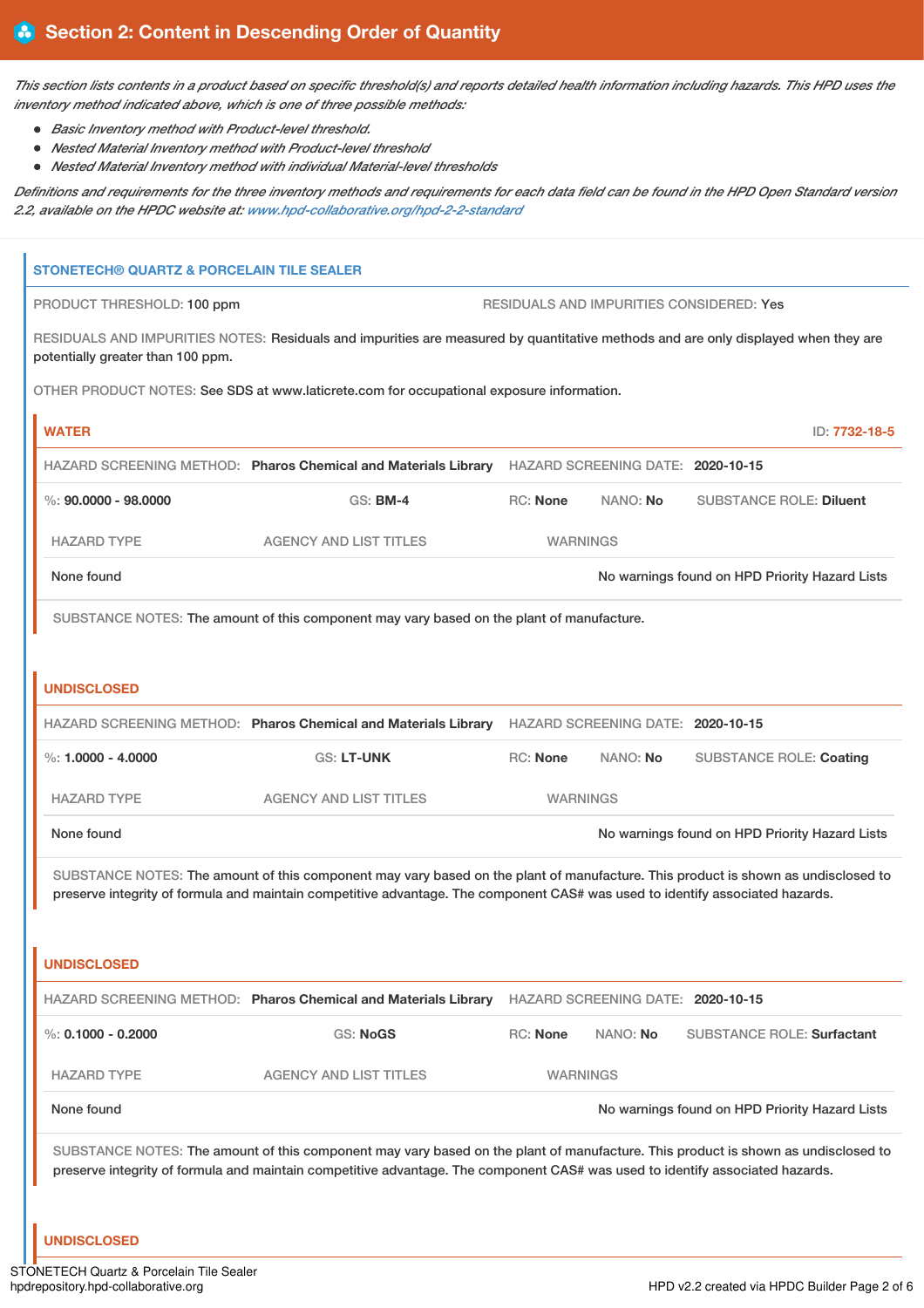|                    | HAZARD SCREENING METHOD: Pharos Chemical and Materials Library HAZARD SCREENING DATE: 2020-10-15 |                 |                 |                                                |  |
|--------------------|--------------------------------------------------------------------------------------------------|-----------------|-----------------|------------------------------------------------|--|
| %: 0.0300 - 0.0400 | <b>GS: NoGS</b>                                                                                  | RC: None        | NANO: <b>No</b> | <b>SUBSTANCE ROLE: Solvent</b>                 |  |
| <b>HAZARD TYPE</b> | AGENCY AND LIST TITLES                                                                           | <b>WARNINGS</b> |                 |                                                |  |
| None found         |                                                                                                  |                 |                 | No warnings found on HPD Priority Hazard Lists |  |

SUBSTANCE NOTES: The amount of this component may vary based on the plant of manufacture. This product is shown as undisclosed to preserve integrity of formula and maintain competitive advantage. The component CAS# was used to identify associated hazards.

#### **UNDISCLOSED**

|                            | HAZARD SCREENING METHOD: Pharos Chemical and Materials Library | HAZARD SCREENING DATE: 2020-10-15              |                                               |                        |
|----------------------------|----------------------------------------------------------------|------------------------------------------------|-----------------------------------------------|------------------------|
| %: $0.0200 - 0.0300$       | <b>GS: LT-P1</b>                                               | <b>RC:</b> None                                | NANO: No                                      | SUBSTANCE ROLE: Buffer |
| <b>HAZARD TYPE</b>         | AGENCY AND LIST TITLES                                         | <b>WARNINGS</b>                                |                                               |                        |
| <b>SKIN IRRITATION</b>     | EU - GHS (H-Statements)                                        | H314 - Causes severe skin burns and eye damage |                                               |                        |
| PHYSICAL HAZARD (REACTIVE) | GHS - Korea                                                    |                                                | H <sub>290</sub> - May be corrosive to metals |                        |

SUBSTANCE NOTES: The amount of this component may vary based on the plant of manufacture. This product is shown as undisclosed to preserve integrity of formula and maintain competitive advantage. The component CAS# was used to identify associated hazards.

#### **UNDISCLOSED**

|                            | HAZARD SCREENING METHOD: Pharos Chemical and Materials Library | HAZARD SCREENING DATE: 2020-10-15         |          |                                      |                                                       |
|----------------------------|----------------------------------------------------------------|-------------------------------------------|----------|--------------------------------------|-------------------------------------------------------|
| %: $0.0020 - 0.0200$       | $GS:$ BM-2                                                     |                                           | RC: None | NANO: No                             | <b>SUBSTANCE ROLE: Solvent</b>                        |
| <b>HAZARD TYPE</b>         | <b>AGENCY AND LIST TITLES</b>                                  | <b>WARNINGS</b>                           |          |                                      |                                                       |
| <b>CANCER</b>              | <b>IARC</b>                                                    | Group 1 - Agent is Carcinogenic to humans |          |                                      |                                                       |
| <b>CANCER</b>              | CA EPA - Prop 65                                               |                                           | route    |                                      | Carcinogen - specific to chemical form or exposure    |
| <b>ENDOCRINE</b>           | <b>TEDX</b> - Potential Endocrine Disruptors                   |                                           |          | <b>Potential Endocrine Disruptor</b> |                                                       |
| <b>CANCER</b>              | <b>MAK</b>                                                     |                                           |          | slight risk under MAK/BAT levels     | Carcinogen Group 5 - Genotoxic carcinogen with very   |
| <b>DEVELOPMENTAL</b>       | CA EPA - Prop 65                                               |                                           | route    |                                      | Developmental - specific to chemical form or exposure |
| PHYSICAL HAZARD (REACTIVE) | EU - GHS (H-Statements)                                        |                                           |          |                                      | H225 - Highly flammable liquid and vapour             |
| <b>CANCER</b>              | GHS - Japan                                                    |                                           |          | Carcinogenicity - Category 1A [H350] |                                                       |
| <b>REPRODUCTIVE</b>        | GHS - Japan                                                    |                                           |          |                                      | Toxic to reproduction - Category 1A [H360]            |

SUBSTANCE NOTES: The amount of this component may vary based on the plant of manufacture. This product is shown as undisclosed to preserve integrity of formula and maintain competitive advantage. The component CAS# was used to identify associated hazards.

#### **UNDISCLOSED**

| HAZARD SCREENING METHOD: Pharos Chemical and Materials Library HAZARD SCREENING DATE: 2020-10-15 |  |
|--------------------------------------------------------------------------------------------------|--|
|--------------------------------------------------------------------------------------------------|--|

%: **0.0000 - 0.0100** GS: **BM-2** RC: **None** NANO: **No** SUBSTANCE ROLE: **Biocide**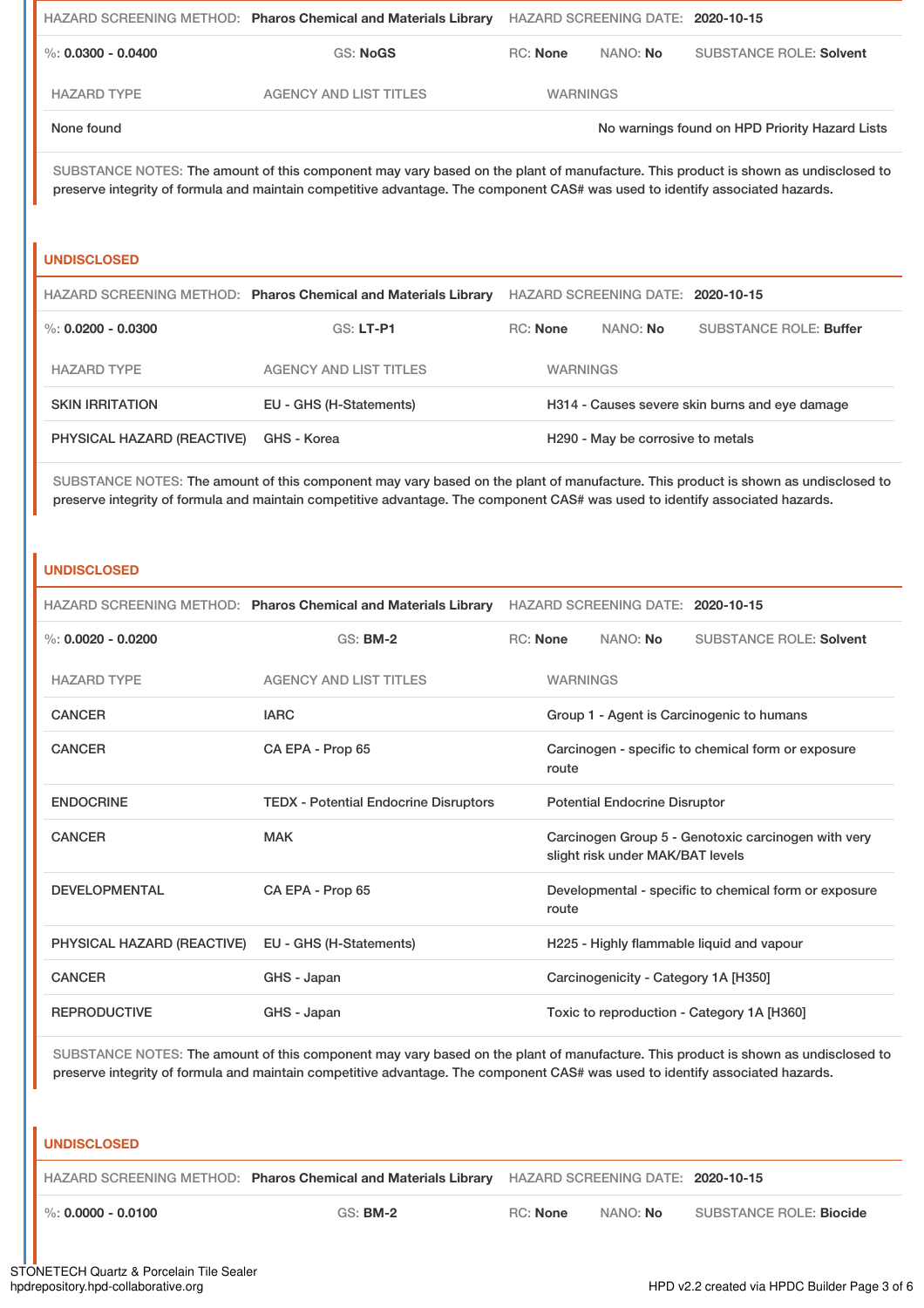| <b>HAZARD TYPE</b>     | <b>AGENCY AND LIST TITLES</b>                  | <b>WARNINGS</b>                                             |
|------------------------|------------------------------------------------|-------------------------------------------------------------|
| <b>ENDOCRINE</b>       | <b>TEDX - Potential Endocrine Disruptors</b>   | <b>Potential Endocrine Disruptor</b>                        |
| <b>MULTIPLE</b>        | German FEA - Substances Hazardous to<br>Waters | Class 3 - Severe Hazard to Waters                           |
| <b>SKIN SENSITIZE</b>  | <b>MAK</b>                                     | Sensitizing Substance Sh - Danger of skin sensitization     |
| <b>ACUTE AQUATIC</b>   | EU - GHS (H-Statements)                        | H400 - Very toxic to aquatic life                           |
| <b>CHRON AQUATIC</b>   | EU - GHS (H-Statements)                        | H410 - Very toxic to aquatic life with long lasting effects |
| <b>MAMMALIAN</b>       | EU - GHS (H-Statements)                        | H301 - Toxic if swallowed                                   |
| <b>MAMMALIAN</b>       | EU - GHS (H-Statements)                        | H311 - Toxic in contact with skin                           |
| <b>SKIN IRRITATION</b> | EU - GHS (H-Statements)                        | H314 - Causes severe skin burns and eye damage              |
| <b>SKIN SENSITIZE</b>  | EU - GHS (H-Statements)                        | H317 - May cause an allergic skin reaction                  |
| <b>EYE IRRITATION</b>  | EU - GHS (H-Statements)                        | H318 - Causes serious eye damage                            |
| <b>MAMMALIAN</b>       | EU - GHS (H-Statements)                        | H330 - Fatal if inhaled                                     |

SUBSTANCE NOTES: The amount of this component may vary based on the plant of manufacture. This product is shown as undisclosed to preserve integrity of formula and maintain competitive advantage. The component CAS# was used to identify associated hazards.

| BUTOXYPROPANOL (BUTOXYPROPANOL) |                                                                |                                   |                                      | ID: 5131-66-8                  |
|---------------------------------|----------------------------------------------------------------|-----------------------------------|--------------------------------------|--------------------------------|
|                                 | HAZARD SCREENING METHOD: Pharos Chemical and Materials Library | HAZARD SCREENING DATE: 2020-10-15 |                                      |                                |
| %: $0.0000 - 2.0000$            | <b>GS: LT-UNK</b>                                              | <b>RC:</b> None                   | NANO: No                             | <b>SUBSTANCE ROLE: Solvent</b> |
| <b>HAZARD TYPE</b>              | <b>AGENCY AND LIST TITLES</b>                                  | <b>WARNINGS</b>                   |                                      |                                |
| <b>SKIN IRRITATION</b>          | EU - GHS (H-Statements)                                        |                                   | H315 - Causes skin irritation        |                                |
| <b>EYE IRRITATION</b>           | EU - GHS (H-Statements)                                        |                                   | H319 - Causes serious eye irritation |                                |

SUBSTANCE NOTES: The amount of this component may vary based on the plant of manufacture. This product is shown as undisclosed to preserve integrity of formula and maintain competitive advantage. The component CAS# was used to identify associated hazards.

### **UNDISCLOSED**

|                                                              | HAZARD SCREENING METHOD: Pharos Chemical and Materials Library | HAZARD SCREENING DATE: 2020-10-15 |                 |                         |
|--------------------------------------------------------------|----------------------------------------------------------------|-----------------------------------|-----------------|-------------------------|
| %: $0.0000 - 2.0000$                                         | <b>GS: LT-UNK</b>                                              | $RC:$ None                        | NANO: <b>No</b> | SUBSTANCE ROLE: Solvent |
| <b>HAZARD TYPE</b>                                           | AGENCY AND LIST TITLES                                         | <b>WARNINGS</b>                   |                 |                         |
| No warnings found on HPD Priority Hazard Lists<br>None found |                                                                |                                   |                 |                         |

SUBSTANCE NOTES: The amount of this component may vary based on the plant of manufacture. This product is shown as undisclosed to preserve integrity of formula and maintain competitive advantage. The component CAS# was used to identify associated hazards.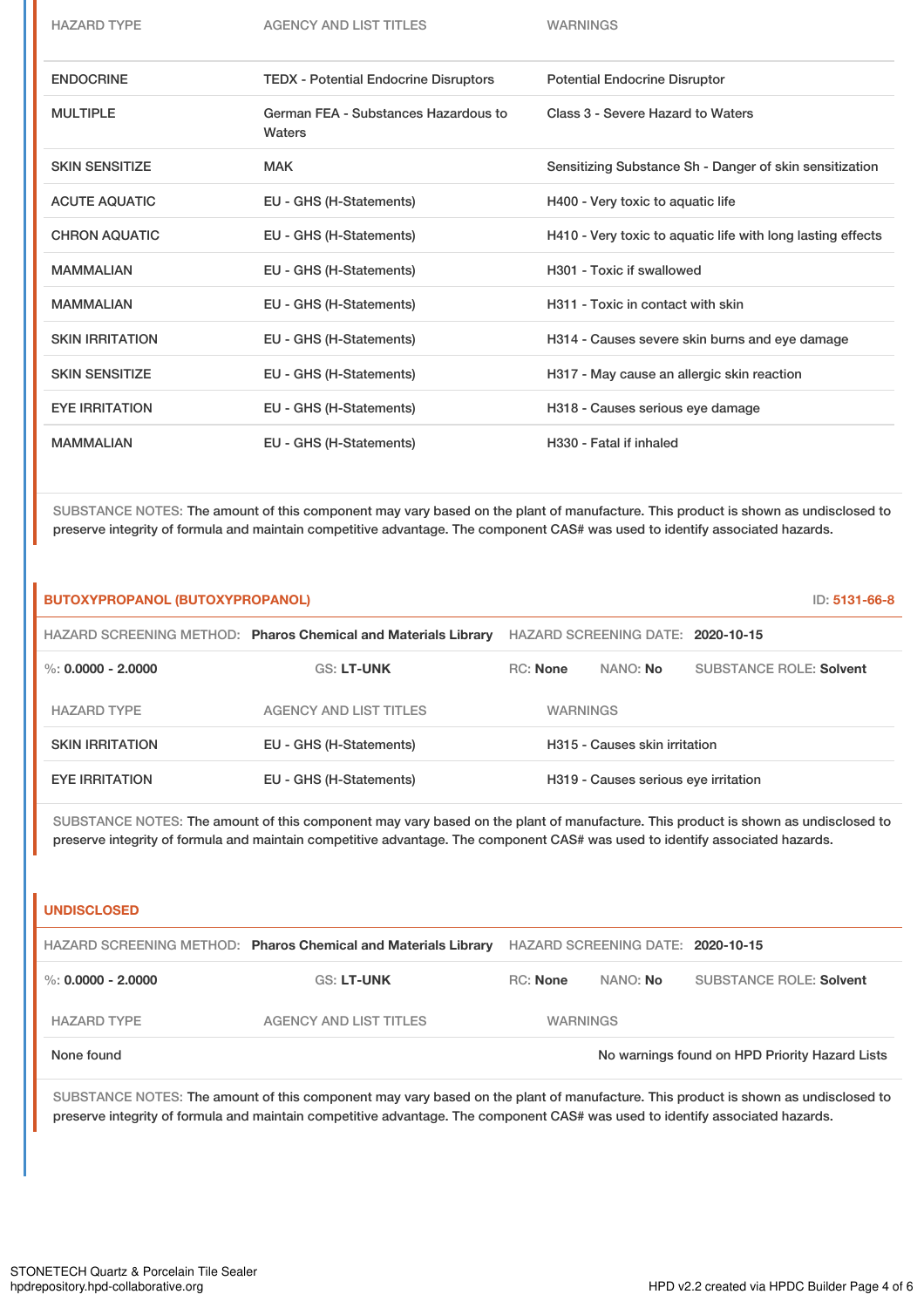This section lists applicable certification and standards compliance information for VOC emissions and VOC content. Other types of health or *environmental performance testing or certifications completed for the product may be provided.*

| <b>VOC EMISSIONS</b>                                                                                            | N/A                                                                                                                  |  |  |  |  |  |
|-----------------------------------------------------------------------------------------------------------------|----------------------------------------------------------------------------------------------------------------------|--|--|--|--|--|
| CERTIFYING PARTY: Self-declared<br>APPLICABLE FACILITIES: Applies to All Facilities.<br><b>CERTIFICATE URL:</b> | <b>ISSUE DATE: 2020-10-</b><br><b>EXPIRY DATE:</b><br><b>CERTIFIER OR LAB: LATICRETE</b><br>15                       |  |  |  |  |  |
|                                                                                                                 | CERTIFICATION AND COMPLIANCE NOTES: STONETECH® Quartz & Porcelain Tile Sealer has not been tested for VOC emissions. |  |  |  |  |  |
| <b>VOC CONTENT</b>                                                                                              | <b>TDS 251 "Low VOC LATICRETE® Products"</b>                                                                         |  |  |  |  |  |
| CERTIFYING PARTY: Self-declared<br>APPLICABLE FACILITIES: Applies to All Facilities.<br><b>CERTIFICATE URL:</b> | <b>ISSUE DATE: 2020-10-</b><br><b>EXPIRY DATE:</b><br><b>CERTIFIER OR LAB: LATICRETE</b><br>13                       |  |  |  |  |  |
| https://cdn.laticrete.com/~/media/support-and-<br>downloads/technical-datasheets/tds251.ashx                    |                                                                                                                      |  |  |  |  |  |

# **Section 4: Accessories**

This section lists related products or materials that the manufacturer requires or recommends for installation (such as adhesives or fasteners), maintenance, cleaning, or operations. For information relating to the contents of these related products, refer to their applicable Health Product *Declarations, if available.*

No accessories are required for this product.

# **Section 5: General Notes**

STONETECH® Quartz & Porcelain Tile Sealer meets the Living Building Challenge v4.0 requirement that the product does not contain any of the Red Listed Materials or Chemicals. Specifically, STONETECH Quartz & Porcelain Tile Sealer does not contain the following: Antimicrobials (marketed with a health claim) •Alkylphenols and related compounds •Asbestos •Bisphenol A (BPA) and structural analogues •California Banned Solvents •Chlorinated Polymers, including Chlorinated polyethylene (CPE), Chlorinated Polyvinyl Chloride (CPVC), Chloroprene (neoprene monomer), Chlorosulfonated polyethylene (CSPE), Polyvinylidiene chloride (PVDC), and Polyvinyl Chloride (PVC) •Chlorobenzenes •Chlorofluorocarbons (CFCs) & Hydrochlorofluorocarbons (HCFCs) •Formaldehyde (added) • Monomeric, polymeric and organo-phosphate halogenated flame retardants (HFRs) •Organotin Compounds •Perfluorinated Compounds (PFCs) •Phthalates (orthophthalates) •Polychlorinated Biphenyls (PCBs) •Polycyclic Aromatic Hydrocarbons (PAH) •Short-Chain and Medium-Chain Chlorinated Paraffins •Toxic Heavy Metals - Arsenic, Cadmium, Chromium, Lead (added), and Mercury •Wood treatments containing Creosote, Arsenic or Pentachlorophenol. See Section 1 for Volatile Organic Compounds (VOC) (wet applied products) information.